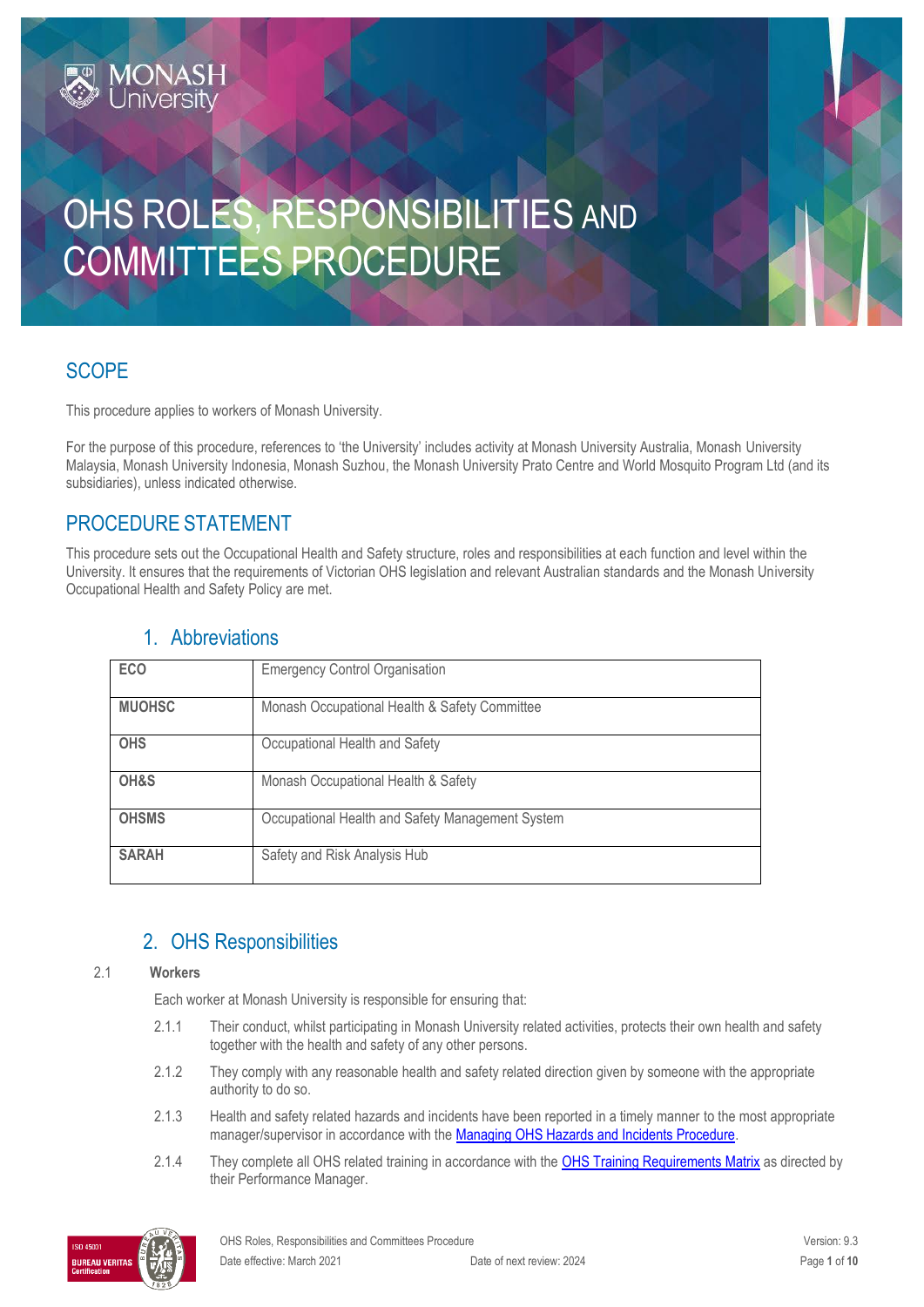#### 2.2 **Operational Managers/Supervisors**

In addition to their responsibilities as a worker, Operational Managers/Supervisors must also ensure that they comply with all relevant requirements of the Occupational Health and Safety Management System (OHSMS) including:

- 2.2.1 Adequate direct supervision is provided to any worker under their direction in accordance with the OHS Monitoring [Procedure.](https://publicpolicydms.monash.edu/Monash/documents/1935632)
- 2.2.2 Relevant OHS related records are kept in accordance with the [OHS Records Management Procedure.](https://publicpolicydms.monash.edu/Monash/documents/1935642)
- 2.2.3 Adequate consultation, in accordance with the [OHS Consultation Procedure,](https://publicpolicydms.monash.edu/Monash/documents/1935625) has been undertaken with all affected workers for changes to their working environment that may potentially impact upon their health and safety.
- 2.2.4 Effective communication in relation to health and safety matters is provided in accordance with the OHS [Communication Procedure.](https://publicpolicydms.monash.edu/Monash/documents/1935624)
- 2.2.5 Risks that arise from any Monash University related activities under their management control have been identified, evaluated, and controlled in accordance with the [OHS Risk Management](https://publicpolicydms.monash.edu/Monash/documents/1935636) Procedure and Management of [OHS Actions Procedure.](https://publicpolicydms.monash.edu/Monash/documents/1935618)
- 2.2.6 Risks that arise as a result of any space under their management control have been identified, evaluated, and controlled in accordance with the [OHS Management of Work Areas Procedure.](https://publicpolicydms.monash.edu/Monash/documents/1935630)
- 2.2.7 That tasks requiring specialised training (e.g. hazardous manual handling, dangerous goods and hazardous substances, radiation, biosafety or laser related risks) are covered by at least one (1) Safety Officer who:
	- Has completed relevant specialised training in accordance with the OHS Training Requirements Matrix.
	- Is accessible in that workplace for enquiries relating to the hazard group.
- 2.2.8 Where functions or processes are being outsourced to an external provider, any potential health and safety impacts for Monash University must be identified, evaluated and controlled in accordance with the [OHS Risk](https://publicpolicydms.monash.edu/Monash/documents/1935636)  [Management Procedure.](https://publicpolicydms.monash.edu/Monash/documents/1935636)

#### 2.3 **Performance Managers/Supervisors**

In addition to the responsibilities of workers, Performance Managers/Supervisors must also ensure that they comply with all relevant requirements of the OHSMS including:

- 2.3.1 Adequate direct supervision is provided to any worker under their direction in accordance with the OHS Monitoring [Procedure.](https://publicpolicydms.monash.edu/Monash/documents/1935632)
- 2.3.2 Health and safety related hazard and incidents raised by workers under their performance supervision are addressed or otherwise escalated in accordance with the [Health and Safety Issue Resolution Procedure.](https://publicpolicydms.monash.edu/Monash/documents/1935619)
- 2.3.3 Adequate training, in accordance with the [OHS Induction and Training Procedure,](https://publicpolicydms.monash.edu/Monash/documents/1935627) is provided to workers and completed within 4 months of commencing the role.
- 2.3.4 Adequate resources are made available to ensure local practices comply with legislative requirements and the requirements of the OHSMS.
- 2.3.5 That any Safety Officer who they have appointed has been granted appropriate decision-making authority and can act as their representative.

#### 2.4 **Heads of Academic/Administrative Units**

In addition to the responsibilities of Performance Managers/Supervisors and Operational Managers/Supervisor, Heads of Academic/Administrative units must also ensure that:

- 2.4.1 Adequate resources are made available for all OHS programs and initiatives within their area of control.
- 2.4.2 Local OHS committees are formed with the agreement of workers and that they, or their delegate, are appointed as the OHS Committee Chair.
- 2.4.3 Adequate numbers of safety roles and the provision for emergency preparedness are made available.
- 2.4.4 That any OHS Committee Chairperson who they appoint has been granted appropriate decision-making authority and can act as their representative.
- 2.4.5 Emergency Control Organisations (ECO) are established in accordance with AS 3745:2010 and that a Building Warden has been appointed to act as the overall controller in accordance with the Emergency Management [Procedure.](https://publicpolicydms.monash.edu/Monash/documents/1935608)

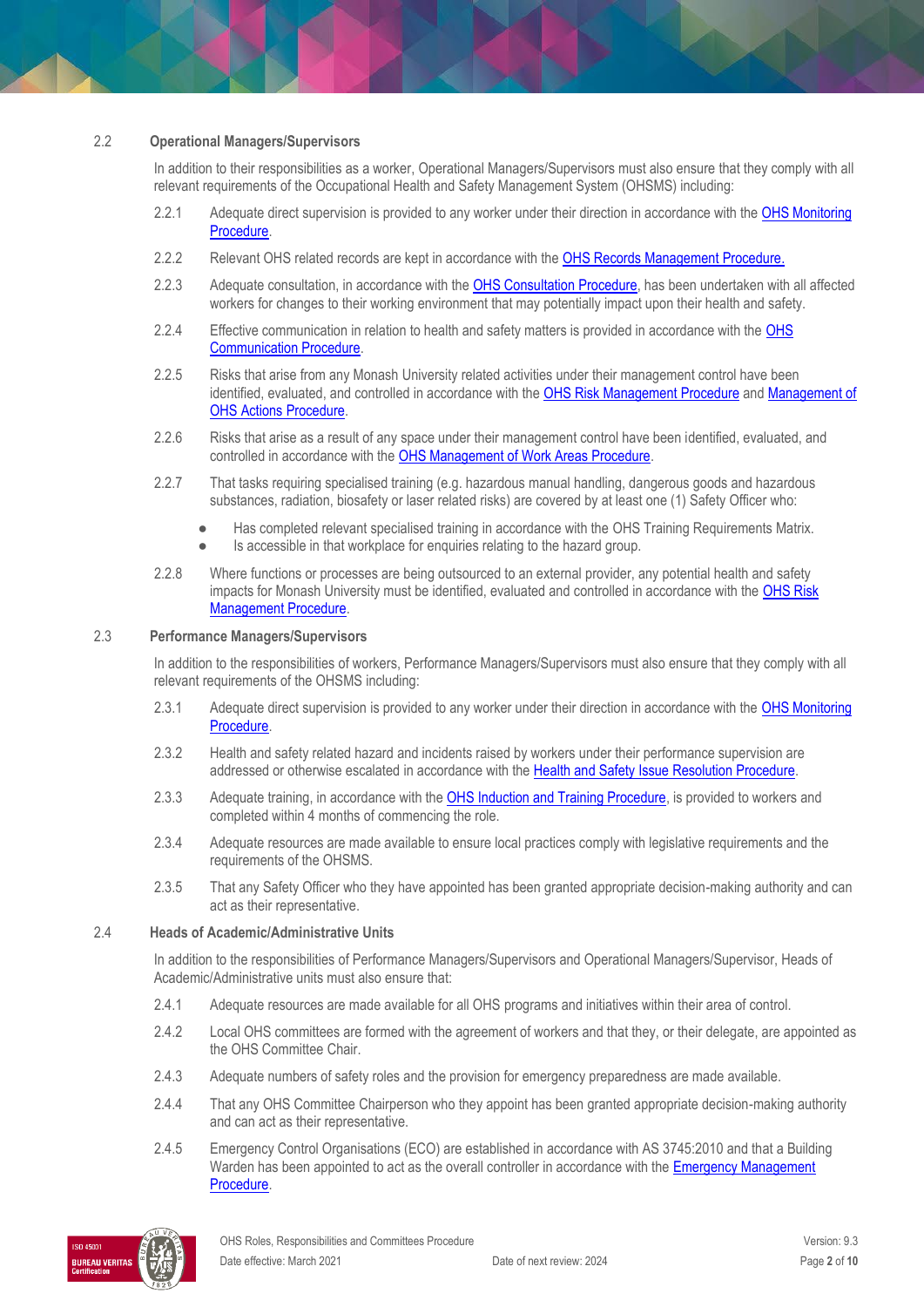- 2.4.6 First Aid Coordinators are appointed to oversee the suitable provision of First Aid roles and equipment in accordance with th[e First Aid Procedure.](https://publicpolicydms.monash.edu/Monash/documents/1935610)
- 2.4.7 Event Managers are appointed to oversee all events under their management control and that any Event Risk Management Plan has been approved before the events is conducted.

#### 2.5 **Senior Executive**

In addition to the responsibilities of Heads of Academic/Administrative Units, Senior Executives must ensure that:

- 2.5.1 Their accountability for OHS matters is clearly articulated to all workers within their Faculty/Division.
- 2.5.2 Align OHS related strategic objectives for their area with broader Monash University Strategic Plans.
- 2.5.3 All areas within their portfolio are covered by at least one (1):
	- Safety Officer;
	- First Aid Coordinator; and
		- ECO.

#### 2.6 **Vice-Chancellor**

In addition to the responsibilities of Senior Executives, the Vice Chancellor is ultimately accountable for the provision of a healthy and safe working environment for all Monash University related activities and is the designated legal authority. The Vice-Chancellor must ensure that:

- 2.6.1 The Monash University OHS Committee (MUOHSC) is chaired by a nominee of the Vice-Chancellor, normally a Deputy Vice-Chancellor or a Dean;
- 2.6.2 They have signed off on a current Monash University OHS&W (Occupational Health Safety & Wellbeing) Policy, endorsed by MUOHSC, that identifies the overarching OHS&W goals of the OHSMS and the subsequent:
	- Commitment from senior management; and
	- Systems and resources required.
- 2.6.3 Major changes to the OHSMS, in particular the OHS&W Policy and OHS Procedures, have been endorsed by the MUOHSC and subsequently approved.
- 2.6.4 The Vice-Chancellor has delegated the Principal Employer Representative and the position of Executive Secretary to the MUOHSC, to the Health, Safety and Wellbeing Manager, who is responsible for:
	- The provision of OHS related advice and assistance to Monash University;
	- The appointment of the:
	- o Radiation Protection Officer to ensure compliance with Ionising Radiation related legal obligations; and
	- o Minute Secretary to the MUOHSC.
		- Ensuring that adequate resources are provided to maintain the effective operation of the OHSMS. Where an aspect of the OHSMS has been outsourced, the Health, Safety and Wellbeing Manager shall ensure that this has been recorded on the Register of Outsourced OHSMS Activities (to be hyperlinked).
		- Managing changes to the OHSMS in accordance with the Management [of OHS Actions Procedure.](https://publicpolicydms.monash.edu/Monash/documents/1935618)

### 3. Protection

All workers, prospective workers and others must be allowed to perform legitimate safety-related functions or activities and to raise health and safety issues or concerns without fear of reprisal; including dismissal, discrimination, or treating a worker less favourably.

## 4. Consultation

All workers must be consulted, so far as is reasonably practicable, if they are, or are likely to be, directly affected by health and safety matters, including when:

- identifying, assessing, and making decisions on controlling hazards or risks;
- making decisions about welfare facilities;
- deciding on procedures to resolve health and safety issues, or provide information and training;

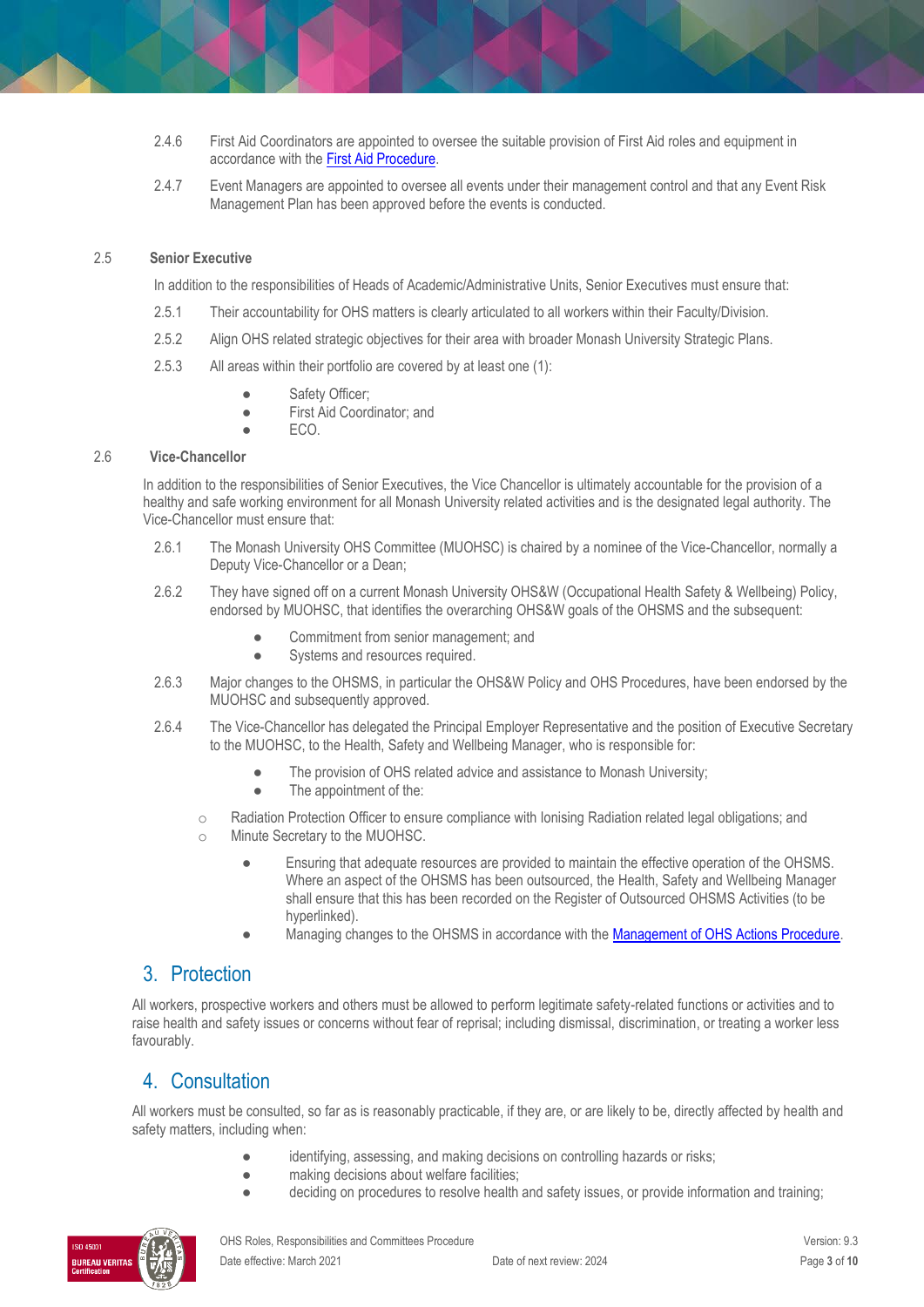deciding the membership of any health and safety committee in the workplace; and proposing changes that may affect workers' health or safety.

Management must respond to workers' concerns and questions, before any final decision is made. Refer to th[e OHS Consultation Procedure](https://publicpolicydms.monash.edu/Monash/documents/1935625) for additional information.

# 5. Delegation

Managers or supervisors may choose to delegate specific OHS responsibilities to a worker under their management control.

Managers or supervisors who have chosen to delegate their OHS responsibilities remain accountable for the provision of a healthy and safe working environment that is under their management control.

Managers or supervisors may transfer an assigned OHS responsibility to a more suitable manager or supervisor only when both parties have agreed to do so.

# 6. Appointed Health and Safety Roles

#### 6.1 **OHS Committee Chairpersons**

OHS Chairpersons must ensure that:

- 6.1.1 OHS committee meetings are scheduled and then conducted in accordance with their agreed Terms of Reference.
- 6.1.2 Membership of the committee is regularly reviewed to ensure that adequate representation of all workers is provided.
- 6.1.3 Members are empowered to raise OHS related items to the committee's attention.
- 6.1.4 Engagement with workers encourages issues and concerns to be raised to the Committees attention.
- 6.1.5 Discussions within committee meetings are recorded and minutes communicated to workers.
- 6.1.6 Recommendations arising from meetings are actioned in accordance with the [Management of OHS Actions Procedure.](https://publicpolicydms.monash.edu/Monash/documents/1935618)
- 6.1.7 Adequate resources are available to effectively conduct meetings including the appointment of Deputy OHS Committee Chair and/or OHS Committee Secretary roles who can assist in the executive functions of the committee.

#### 6.2 **Safety Officers**

Safety Officers provide OHS related advice and support to workers as appropriate and must ensure that:

- 6.2.1 Investigations of hazards and incidents are conducted in accordance with the [Managing OHS Hazards and](https://publicpolicydms.monash.edu/Monash/documents/1935623)  [Incidents Procedure.](https://publicpolicydms.monash.edu/Monash/documents/1935623)
- 6.2.2 OHSMS Self-assessments, OHS Workplace Inspections and OHS Spot Checks are conducted in accordance with the [OHS Monitoring Procedure.](https://www.monash.edu/__data/assets/pdf_file/0009/129573/OHS-Monitoring-Procedure.pdf)
- 6.2.3 They are aware of relevant OHS procedures that apply to their workplace including:
	- **[Using Chemicals Procedure](https://publicpolicydms.monash.edu/Monash/documents/1935640)**
	- **[Using Biologicals and Animals Procedure](https://publicpolicydms.monash.edu/Monash/documents/1935647)**
	- **[Using Ionising Radiation Procedure](https://publicpolicydms.monash.edu/Monash/documents/1935648)**

Information on the allocation of appropriate duties for Safety Officers is available in the [OHS Performance and Development](https://publicpolicydms.monash.edu/Monash/documents/1935643)  [Procedure.](https://publicpolicydms.monash.edu/Monash/documents/1935643)

## 7. Authorised Persons

The Health, Safety and Wellbeing Manager, must appoint an Authorised Person to approve and issue a certificate in relation to a specific type of OHS Prescribed Activities request as described by th[e OHS Prescribed Activities and Permit-to-Work Procedure.](https://publicpolicydms.monash.edu/Monash/documents/1935634)

#### 7.1 **Radiation Protection Officer**

The Radiation Protection Officer ensures compliance with legislated Ionising Radiation obligations as described by the Using Ionising [Radiation Procedure.](https://publicpolicydms.monash.edu/Monash/documents/1935648) 

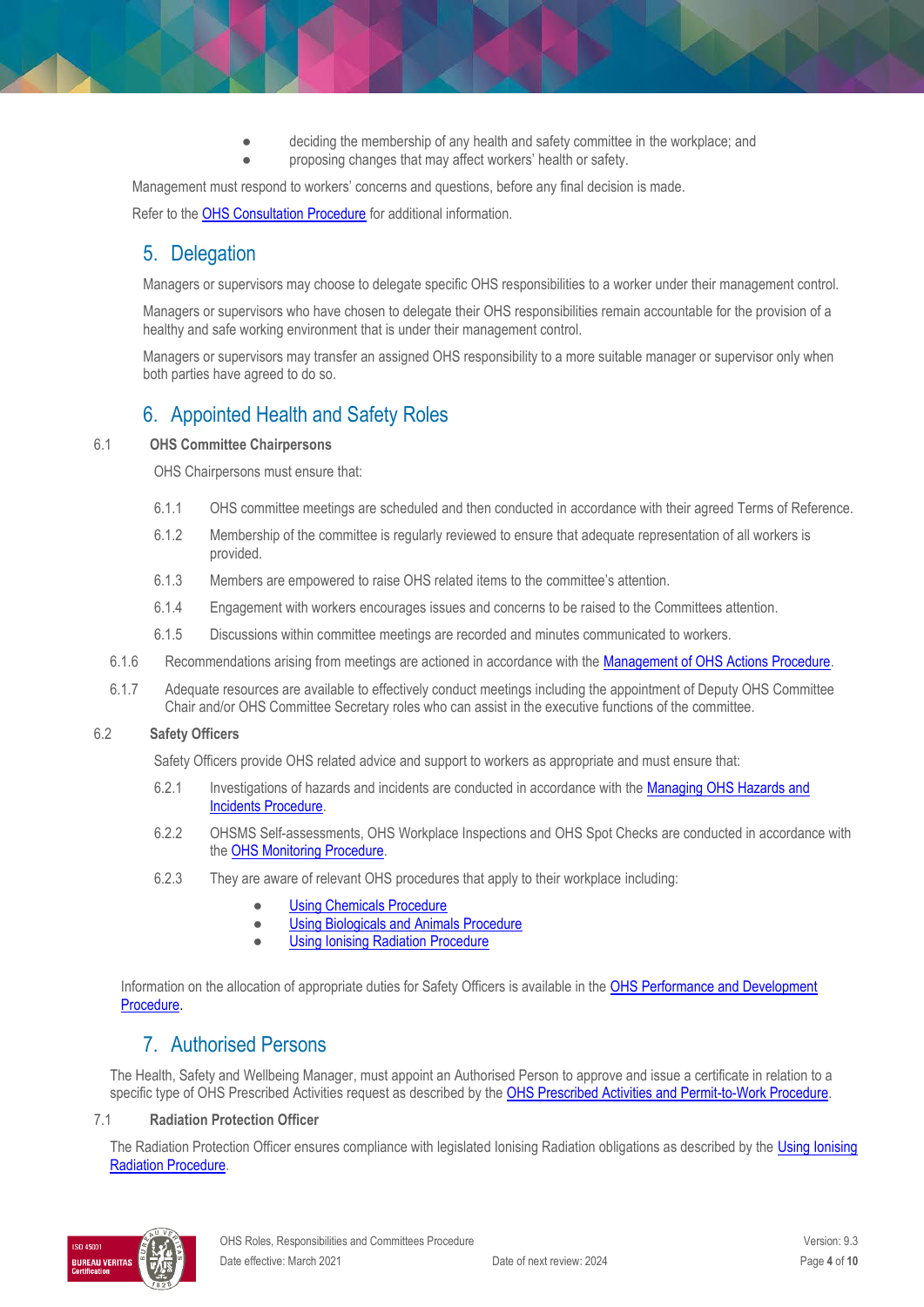#### 7.2 **Chief Pilot**

The Chief Pilot ensures compliance with legislated remotely piloted aircraft obligations as described by the [Drone Safety](https://publicpolicydms.monash.edu/Monash/documents/1935609) [Management Procedure.](https://publicpolicydms.monash.edu/Monash/documents/1935609)

#### 7.3 **Permits Officer**

The Permits Officer ensures compliance with obligations as described by:

- [Confined Space Risk Management Procedure](https://publicpolicydms.monash.edu/Monash/documents/1935605)
- [Earthworks Risk Management Procedure](https://publicpolicydms.monash.edu/Monash/documents/1935598)
- [Hot Works Risk Management Procedure](https://publicpolicydms.monash.edu/Monash/documents/1935614)
- [Working from Heights Risk Management Procedure](https://publicpolicydms.monash.edu/Monash/documents/1935641)

## 8. Event Related Roles

#### 8.1 **Event Managers**

#### 8.1.1 Event Managers are:

- Operational Managers of any spaces utilised during an event unless agreed otherwise.
- Performance Managers for any workers who are performing work for the event unless agreed otherwise.

#### 8.1.2 Event Managers must ensure that:

- An Event Risk Management Plan has been approved before events they manage are commenced;
- The number of Event Safety Safety Marshalls (ESMs) is identified in the Event Risk Management Plan with
- At least 1 ESM on duty at all times for any events with more than 10 participants; and
- Additional on duty ESMs:
	- For each 500 participants; and
	- To adequately monitor all event spaces and activities.

#### 8.2 **Event Safety Marshals**

- 8.2.1 An Event Safety Marshal (ESM) is a Monash University worker who is trained and competent in identifying and assessing risks that arise during events and who is authorised to take immediate action to address the risk and/or escalate the issue to the appropriate authority.
- 8.2.2 ESMs must:
	- Conduct site safety inspections in accordance with the [OHS Monitoring Procedure;](https://publicpolicydms.monash.edu/Monash/documents/1935632)
	- Perform incident response in accordance with the requirements of the Managing OHS Hazards and Incidents [Procedure;](https://publicpolicydms.monash.edu/Monash/documents/1935623)
	- Report hazards and incidents on behalf of visitors who are attending a Monash University event in accordance with the requirements of th[e Managing OHS Hazards and Incidents Procedure;](https://publicpolicydms.monash.edu/Monash/documents/1935623)
	- Respond to emergencies in accordance with the appropriate Emergency Management Plan/s.

#### 8.3 **Communications Officer**

Communication Officers are an optional role to act as the primary contact after an event has commenced and where a critical incident has occurred. This role defaults to the person approving the event (Head of Academic/Administrative Unit).

## 9. Emergency Roles

#### 9.1 **First Aid Coordinators**

- 9.1.1 First Aid Coordinators must adhere to the requirements of th[e First Aid Procedure.](https://publicpolicydms.monash.edu/Monash/documents/1935610)
- 9.1.2 First Aid Coordinators must ensure there is adequate coverage of First Aid roles by:
	- Discussing the recruitment of staff with the relevant Head/s of Academic/Administrative Unit/s; and
	- Ensuring First Aiders and Defibrillator Coordinators are appointed by the relevant Head of Academic/Administrative Unit with the consent of the appointee's Performance Manager/Supervisor.

#### 9.2 **First Aiders**

First Aiders must adhere to the requirements of the [First Aid Procedure.](https://publicpolicydms.monash.edu/Monash/documents/1935610)

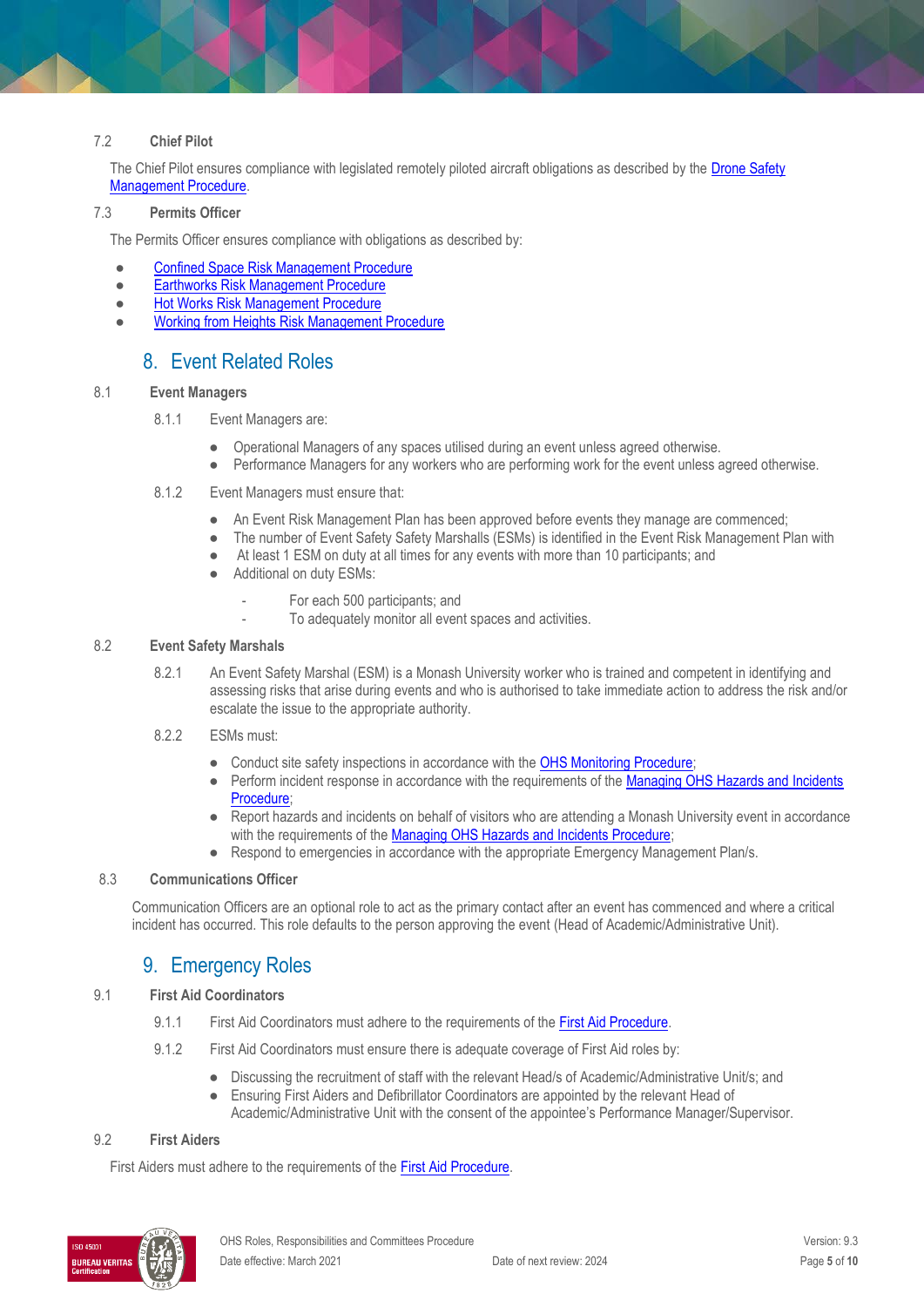#### 9.3 **Defibrillator Coordinators**

Defibrillator Coordinators must adhere to the requirements of th[e First Aid Procedure.](https://publicpolicydms.monash.edu/Monash/documents/1935610)

#### 9.4 **Building Wardens**

- 9.4.1 Building Wardens must adhere to the requirements of th[e Emergency Management Procedure.](https://publicpolicydms.monash.edu/Monash/documents/1935608)
- 9.4.2 Building Wardens must ensure there is adequate Floor warden coverage by:
	- Discussing the recruitment of staff with the relevant Head/s of Academic/Administrative Unit/s; and
	- Ensuring Floor Wardens are appointed by the relevant Head of Academic/Administrative Unit with the consent of the appointee's Performance Manager/Supervisor.

#### 9.5 **Deputy Building Wardens**

Deputy Building Wardens must adhere to the requirements of the [Emergency Management Procedure.](https://publicpolicydms.monash.edu/Monash/documents/1935608)

#### 9.6 **Floor Wardens**

Floor Wardens must adhere to the requirements of th[e Emergency Management Procedure.](https://publicpolicydms.monash.edu/Monash/documents/1935608)

## 10.Health & Safety Representatives

A Health & Safety Representative (HSRs) or Deputy HSR is an employee representative who is elected by the members of a Designated Work Group (DWG) to represent their health and safety interests. Information on DWGs and HSRs is available in the [Designated Work Group \(DWG\) & Health and Safety Representative \(HSR\) Procedure.](https://publicpolicydms.monash.edu/Monash/documents/1935607)

# 11.Monash Occupational Health & Safety Committee (MUOHSC)

- 11.1 MUOHS Committee membership consists of:
	- Equal numbers of employer and employee representatives; and
	- Representation from each Faculty/Division.
- 11.2 The Executive Secretary must ensure that the [minutes](https://www.monash.edu/ohs/OHS-structure-responsibilities/monash-ohs-committee/meetings) are taken, in accordance with the OHS Records Management [Procedure,](https://publicpolicydms.monash.edu/Monash/documents/1935642) and are made accessible.
- 11.3 The Committee must:
	- 11.3.1 Adhere to the MUOHS[C Terms of Reference.](https://www.monash.edu/ohs/OHS-structure-responsibilities/monash-ohs-committee/terms-of-reference)
	- 11.3.2 Review all major changes to the requirements of the OHSMS and vote to endorse these changes before approval is sought from the Vice Chancellor or their delegate.
	- 11.3.3 Identify and endorse the Monash University's OHS Objectives in conjunction with the OHSMS Management Review. This involves the completion of a University wide OHSMS Action which is distributed to Faculties and Divisions.

# 12. Local OHS Committees

Local OHS committees must:

- Be comprised of members drawn from a representative selection of activities and work groups from within the area;
- Agree upon and adhere to a Terms of Reference. [A template ToR](https://www.monash.edu/__data/assets/word_doc/0003/2210898/Local-OHS-Committee-template.docx) is available for Local OHS Committees;
- Ensure that Terms of Reference are accessible to all stakeholders of the Committee;
- Ensure that the Health, Safety and Wellbeing Manager or their delegate is invited to attend Committee meetings in an advisory capacity;
- Ensure that minutes are taken, in accordance with the [OHS Records Management Procedure,](https://publicpolicydms.monash.edu/Monash/documents/1935642) and are communicated to workers and remain accessible;
- Ensure that stakeholders of the Committee are notified in advance of upcoming meetings;
- Follow the "OHS Committee Meeting Agenda" template; and

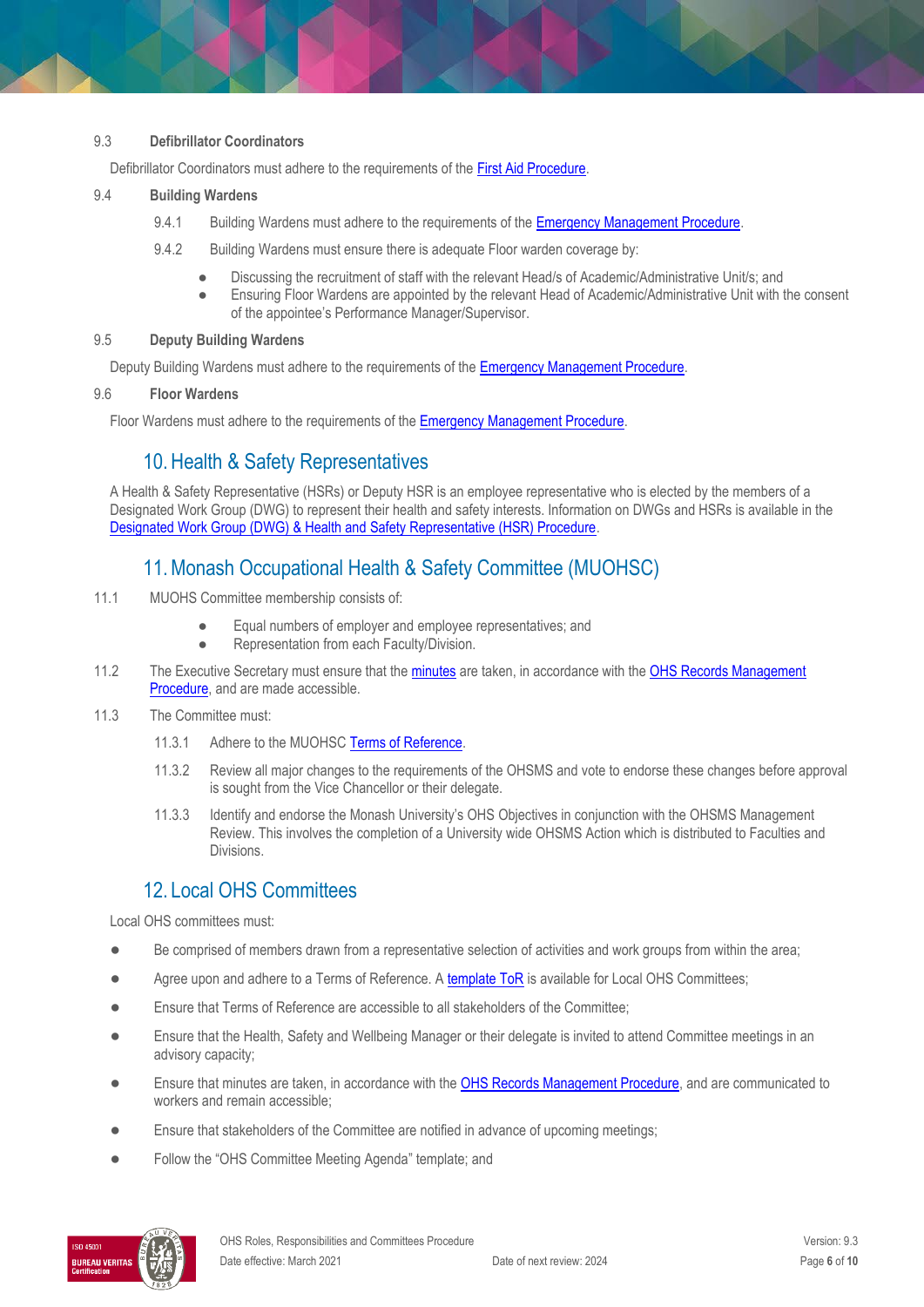● The first meeting in each year, must monitor and evaluate the effectiveness of remedial actions identified in OHS-related audits conducted in the previous year.

# 13. Tools

The followin[g Agenda](https://www.monash.edu/__data/assets/word_doc/0003/113709/Agenda-template.docx) and [Minutes](https://www.monash.edu/__data/assets/word_doc/0020/122951/Minutes-template.docx) templates should be utilised by Local OHS committees and be amended to suit each particular committee.

[Terms of Reference template](https://www.monash.edu/__data/assets/word_doc/0003/2210898/Local-OHS-Committee-template.docx)

## 14.Records

For OHS Records document retention please refer to: [OHS Records Management Procedure](https://publicpolicydms.monash.edu/Monash/documents/1935642)

# **DEFINITIONS**

| <b>Key word</b>                                    | <b>Definition</b>                                                                                                                                                                                                                                                           |  |
|----------------------------------------------------|-----------------------------------------------------------------------------------------------------------------------------------------------------------------------------------------------------------------------------------------------------------------------------|--|
| Event                                              | A gathering of people at specific times and locations that present risks outside business-as-usual controls<br>due to the:                                                                                                                                                  |  |
|                                                    | Types of activities being performed during the event (e.g. outdoors activities, provision of food<br>$\bullet$<br>and alcohol, travel).                                                                                                                                     |  |
|                                                    | Number of people gathering at the event;<br>$\bullet$                                                                                                                                                                                                                       |  |
|                                                    | Changes in the use of spaces (e.g. changes to egress, the installation of temporary structures<br>$\bullet$<br>and equipment);                                                                                                                                              |  |
|                                                    | Access limitations for emergency services (e.g. remoteness, disruption to roads and pathways).<br>$\bullet$                                                                                                                                                                 |  |
| <b>Event Manager</b>                               | A worker assigned to manage an event. This is referred to as the 'Event Risk Management Plan leader' in<br>SARAH.                                                                                                                                                           |  |
| <b>Workers</b>                                     | Person performing work or work-related activities that are under the control of Monash University. These<br>include:                                                                                                                                                        |  |
|                                                    | Staff - A worker employed under a contract of employment who is actively participating in<br>$\bullet$<br>Monash University related activities (e.g. employee, fixed term, tenured, casual).                                                                                |  |
|                                                    | Student - A person engaged through a student contract who is actively participating in Monash<br>$\bullet$<br>University related activities (e.g. undergraduate, postgraduate).                                                                                             |  |
|                                                    | Contractor - A person from another organisation engaged through a service contract who is<br>$\bullet$<br>actively participating in Monash University related activities and for whom Monash University is<br>not their sole employer (e.g. tradesperson, temporary staff). |  |
|                                                    | Visitors - A person from another organisation who is actively participating in Monash University<br>$\bullet$<br>related activities at no cost or on mutually agreed terms.                                                                                                 |  |
| Operational<br>Manager/Supervisor                  | A worker assigned to manage a set of activities grouped around an operational requirement (e.g. lab<br>manager, event manager, course convener).                                                                                                                            |  |
| Performance<br>Manager/Supervisor                  | A worker assigned to manage the performance of a worker or group of workers.                                                                                                                                                                                                |  |
| Head of<br>Academic/Administrative<br><b>Units</b> | A worker assigned to manage the overall function and performance of an organisational unit or units.                                                                                                                                                                        |  |
| <b>Senior Executive</b>                            | A worker assigned to manage the overall function and performance of a division or faculty (e.g. President,<br>Vice-Presidents, Deans, Divisional Executive Directors).                                                                                                      |  |

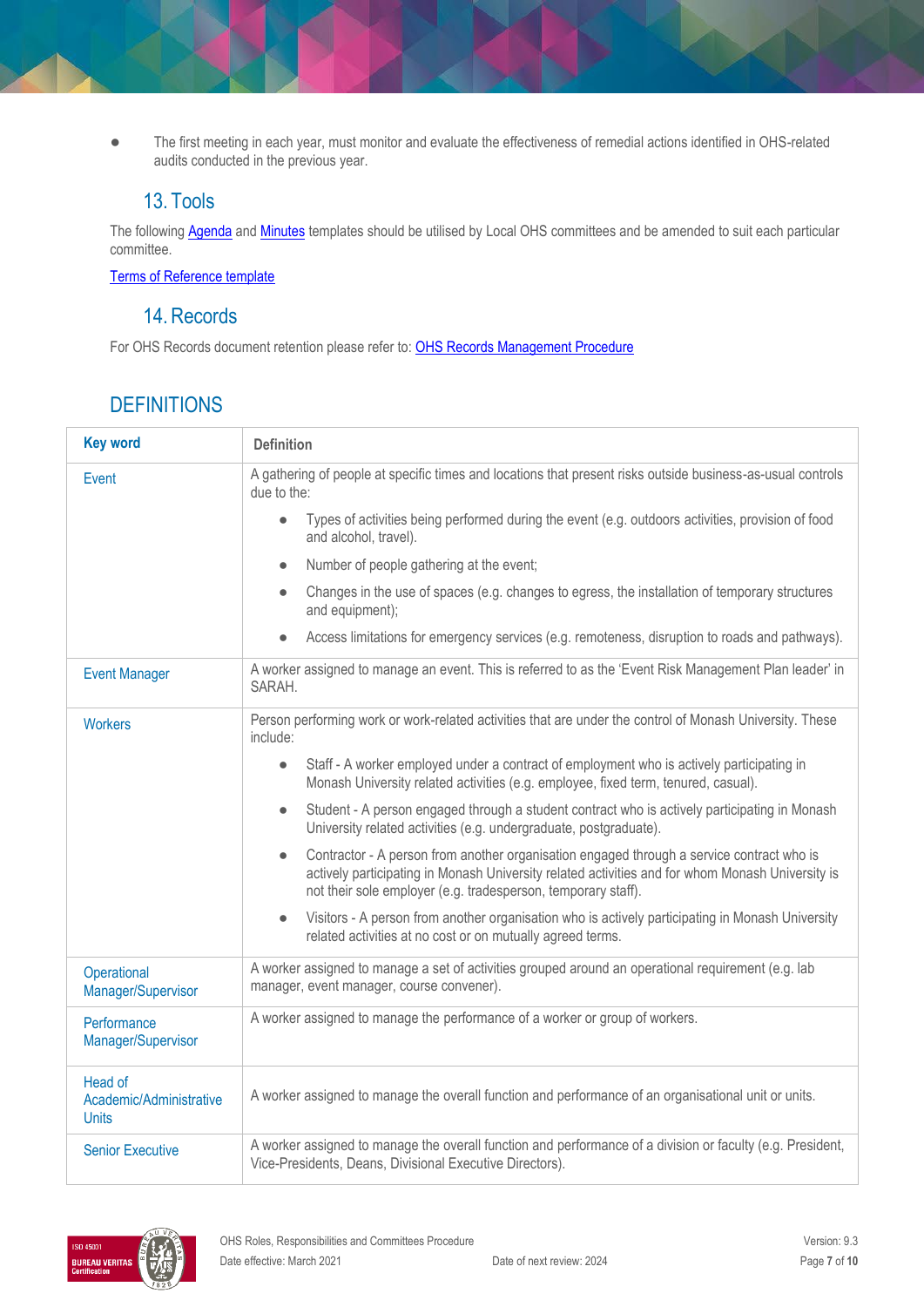| <b>Direct Supervision</b> | The act of monitoring the activities being performed by workers and taking steps, where necessary, to<br>ensure the safety of all potentially affected people. |
|---------------------------|----------------------------------------------------------------------------------------------------------------------------------------------------------------|
| <b>Delegation</b>         | To entrust a task or responsibility to another person.                                                                                                         |
| Transfer                  | The process whereby another party partially or totally accepts a task or responsibility from another person.                                                   |
| <b>Management Control</b> | The capacity for a Manager or Supervisor to instruct workers on the methodology with which to perform<br>work within a work area.                              |

# **GOVERNANCE**

| <b>Parent policy</b>                                       | <b>OHS&amp;W Policy</b>                                                                                                                                                                                                                                                                                                                                                                                                                                                                                                                                                                                                                                                                                                                                                                                                                                                                                                                                                                                                                                                                                                                |  |
|------------------------------------------------------------|----------------------------------------------------------------------------------------------------------------------------------------------------------------------------------------------------------------------------------------------------------------------------------------------------------------------------------------------------------------------------------------------------------------------------------------------------------------------------------------------------------------------------------------------------------------------------------------------------------------------------------------------------------------------------------------------------------------------------------------------------------------------------------------------------------------------------------------------------------------------------------------------------------------------------------------------------------------------------------------------------------------------------------------------------------------------------------------------------------------------------------------|--|
| <b>Supporting procedures</b>                               | <b>Confined Space Risk Management Procedure</b><br>Designated Work Group (DWG) & Health and Safety Representative (HSR) Procedure<br><b>Drone Safety Management Procedure</b><br>Earthworks Risk Management Procedure<br><b>Emergency Management Procedure</b><br><b>First Aid Procedure</b><br>Health and Safety Issue Resolution Procedure<br><b>Hot Works Risk Management Procedure</b><br>Managing Hazards and Incidents Procedure<br>Management of OHS Actions Procedure<br><b>OHS Communication Procedure</b><br><b>OHS Consultation Procedure</b><br><b>OHS Contractor Management Procedure</b><br><b>OHS Induction and Training Procedure</b><br><b>OHS Management of Work Areas Procedure</b><br><b>OHS Monitoring Procedure</b><br><b>OHS Performance and Development Procedure</b><br>OHS Prescribed Activities and Permit-to-Work Procedure<br><b>OHS Records Management Procedure</b><br><b>OHS Risk Management Procedure</b><br><b>Using Chemicals Procedure</b><br><b>Using Biologicals and Animals Procedure</b><br><b>Using Ionising Radiation Procedure</b><br><b>Working from Heights Risk Management Procedure</b> |  |
| <b>Supporting schedules</b>                                | N/A                                                                                                                                                                                                                                                                                                                                                                                                                                                                                                                                                                                                                                                                                                                                                                                                                                                                                                                                                                                                                                                                                                                                    |  |
| <b>Associated procedures</b><br><b>Related legislation</b> | <b>Australian and International Standards</b><br>ISO 45001:2018 Occupational Health and Safety Management Systems<br>AS 3745:2010 Planning for Emergencies in Facilities<br>Occupational Health and Safety Act 2004 (Vic)                                                                                                                                                                                                                                                                                                                                                                                                                                                                                                                                                                                                                                                                                                                                                                                                                                                                                                              |  |
|                                                            | Occupational Health and Safety Regulations 2017 (Vic)                                                                                                                                                                                                                                                                                                                                                                                                                                                                                                                                                                                                                                                                                                                                                                                                                                                                                                                                                                                                                                                                                  |  |
| Category                                                   | Operational                                                                                                                                                                                                                                                                                                                                                                                                                                                                                                                                                                                                                                                                                                                                                                                                                                                                                                                                                                                                                                                                                                                            |  |
| Approval                                                   | Chief Operating Officer & Senior Vice-President<br>March 2021                                                                                                                                                                                                                                                                                                                                                                                                                                                                                                                                                                                                                                                                                                                                                                                                                                                                                                                                                                                                                                                                          |  |
| Endorsement                                                | Monash University OHS Committee<br>18 March 2021                                                                                                                                                                                                                                                                                                                                                                                                                                                                                                                                                                                                                                                                                                                                                                                                                                                                                                                                                                                                                                                                                       |  |
| Procedure owner                                            | Health, Safety and Wellbeing Manager                                                                                                                                                                                                                                                                                                                                                                                                                                                                                                                                                                                                                                                                                                                                                                                                                                                                                                                                                                                                                                                                                                   |  |
| Date effective                                             | March 2021                                                                                                                                                                                                                                                                                                                                                                                                                                                                                                                                                                                                                                                                                                                                                                                                                                                                                                                                                                                                                                                                                                                             |  |
| <b>Review date</b>                                         | 2024                                                                                                                                                                                                                                                                                                                                                                                                                                                                                                                                                                                                                                                                                                                                                                                                                                                                                                                                                                                                                                                                                                                                   |  |

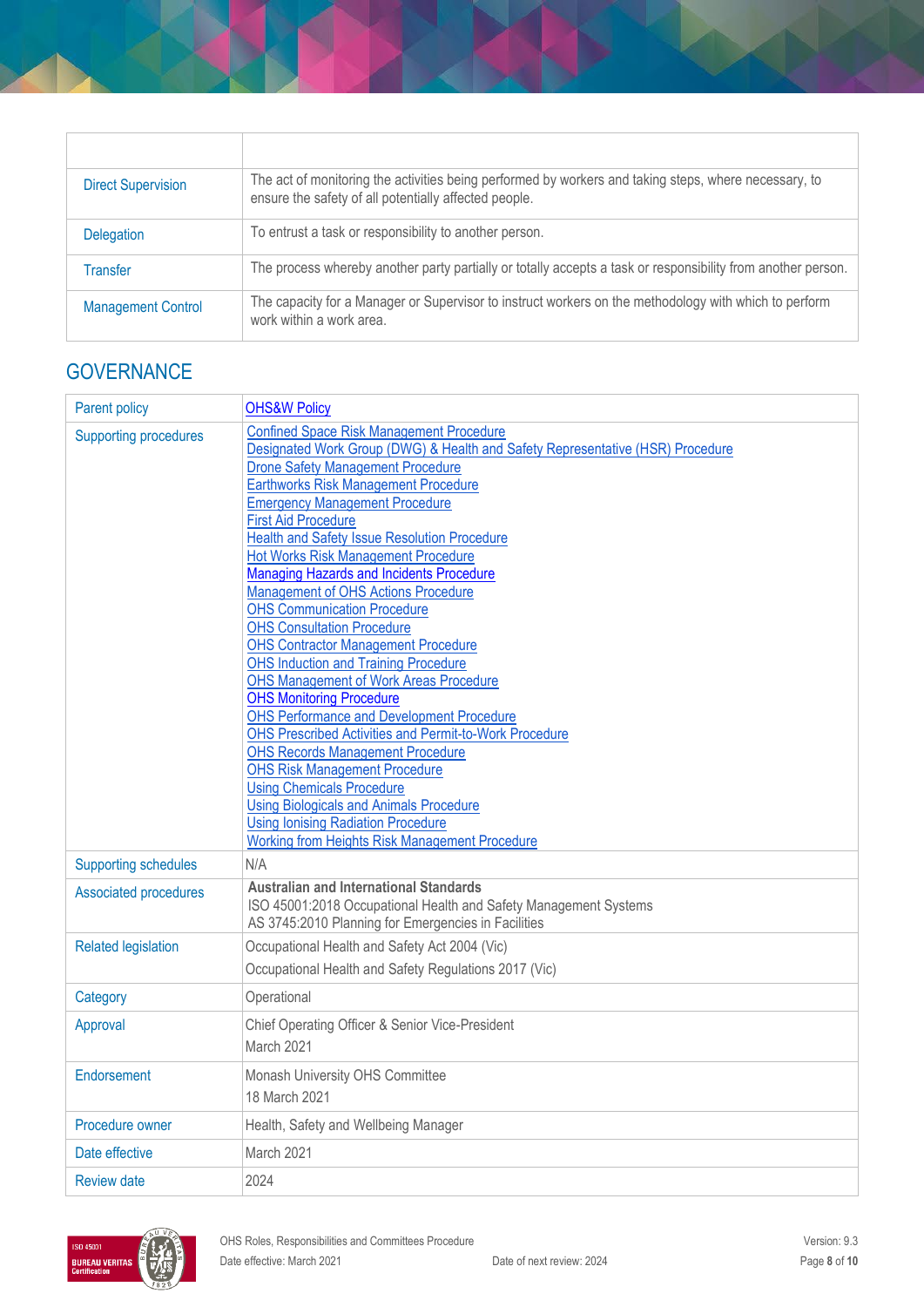| Version           | 9.3 (Minor amendments effective 17 December 2021) |  |
|-------------------|---------------------------------------------------|--|
| Content enquiries | ohshelpline@monash.edu                            |  |

# DOCUMENT HISTORY

| <b>Version</b> | <b>Date Approved</b> | <b>Changes made to document</b>                                                                                                                                                                                                                                                                                                                                                                                                                                                                                                                                                                                                                                                                                           |
|----------------|----------------------|---------------------------------------------------------------------------------------------------------------------------------------------------------------------------------------------------------------------------------------------------------------------------------------------------------------------------------------------------------------------------------------------------------------------------------------------------------------------------------------------------------------------------------------------------------------------------------------------------------------------------------------------------------------------------------------------------------------------------|
| 4              | March 2013           | OHS Roles, Committees and Responsibilities procedure                                                                                                                                                                                                                                                                                                                                                                                                                                                                                                                                                                                                                                                                      |
| 5              | September 2014       | Removed definitions and provided link to "Definitions tool".<br>$\bullet$<br>Re-arranged order of document sections as follows:<br>$\bullet$<br>OHS responsibilities<br>$\bullet$<br>OHS roles<br>$\bullet$<br>OHS committees<br>$\bullet$<br>Simplified OHS committee structure to:<br>$\bullet$<br>Monash University OHS committee (MUOHSC)<br>$\bullet$<br>Local OHS committee<br>$\bullet$<br>Updated MUOHSC terms of reference<br>$\bullet$<br>Added 'OHS chairperson' to Roles.<br>$\bullet$<br>Added Compliance section.                                                                                                                                                                                           |
| 6              | September 2017       | Corrected grammatical errors associated with titles and lists throughout the entire<br>$\bullet$<br>document.<br>Modified the wording of the responsibilities of:<br>$\bullet$<br>Safety Officers;<br>$\bullet$<br>First Aiders and Coordinators;<br>$\bullet$<br>Wellbeing and Ergonomics Champions.<br>$\bullet$<br>Added information related to Health and Safety Representatives and the use of PINs;<br>$\bullet$<br>Added additional information related to the formation of Designated Work Groups.<br>$\bullet$<br>Updated information noted in Compliance and References.<br>$\bullet$<br>Updated all links to external documentation.                                                                           |
| 7              | December 2018        | Clarified the role of OH&S in relation to monitoring non-conformances against the<br>$\bullet$<br>University's OHS Management System.<br>Added section on Laser Safety Officers' responsibilities<br>$\bullet$<br>Updated Emergency Warden section to bring it in line with the Emergency Management<br>$\bullet$<br>Procedure<br>Removed requirement for First Aid Coordinators to have First Aid training and Hepatitis B<br>$\bullet$<br>immunisation.<br>Deleted the Ergonomics Champion role due to the implementation of the online<br>$\bullet$<br>Ergonomics tools.<br>Deleted SCBA coordinator role due to rescission of the guidelines and incorporation of the<br>requirements into Using Chemicals Procedure. |
| 8              | March 2020           | Improved distinction between workers (formally staff, students, contractors and visitors)<br>$\bullet$<br>and managers/supervisors.<br>Added section to articulate the delegation and transfer of OHS responsibilities.<br>$\bullet$<br>Removed Occupational Health and Safety Team (OH&S) section<br>$\bullet$<br>Clarified the role of Safety Officers.<br>$\bullet$<br>Removed overlapping procedural requirements between Roles and Responsibilities, Emergency<br>Management Procedure and First Aid Procedure.                                                                                                                                                                                                      |
| 8.1            | May 2020             | Added hyperlink for Terms of Reference template.                                                                                                                                                                                                                                                                                                                                                                                                                                                                                                                                                                                                                                                                          |
| 9.0            | March 2021           | Added sections on Protection and Consultation.<br>Outsourcing requirements added for the faculty/divisional and central levels.<br>$\bullet$<br>Added section on event related roles and associated responsibilities.<br>$\bullet$                                                                                                                                                                                                                                                                                                                                                                                                                                                                                        |
| 9.1            | <b>July 2021</b>     | 1. Updated certification logo in footer to ISO 45001                                                                                                                                                                                                                                                                                                                                                                                                                                                                                                                                                                                                                                                                      |